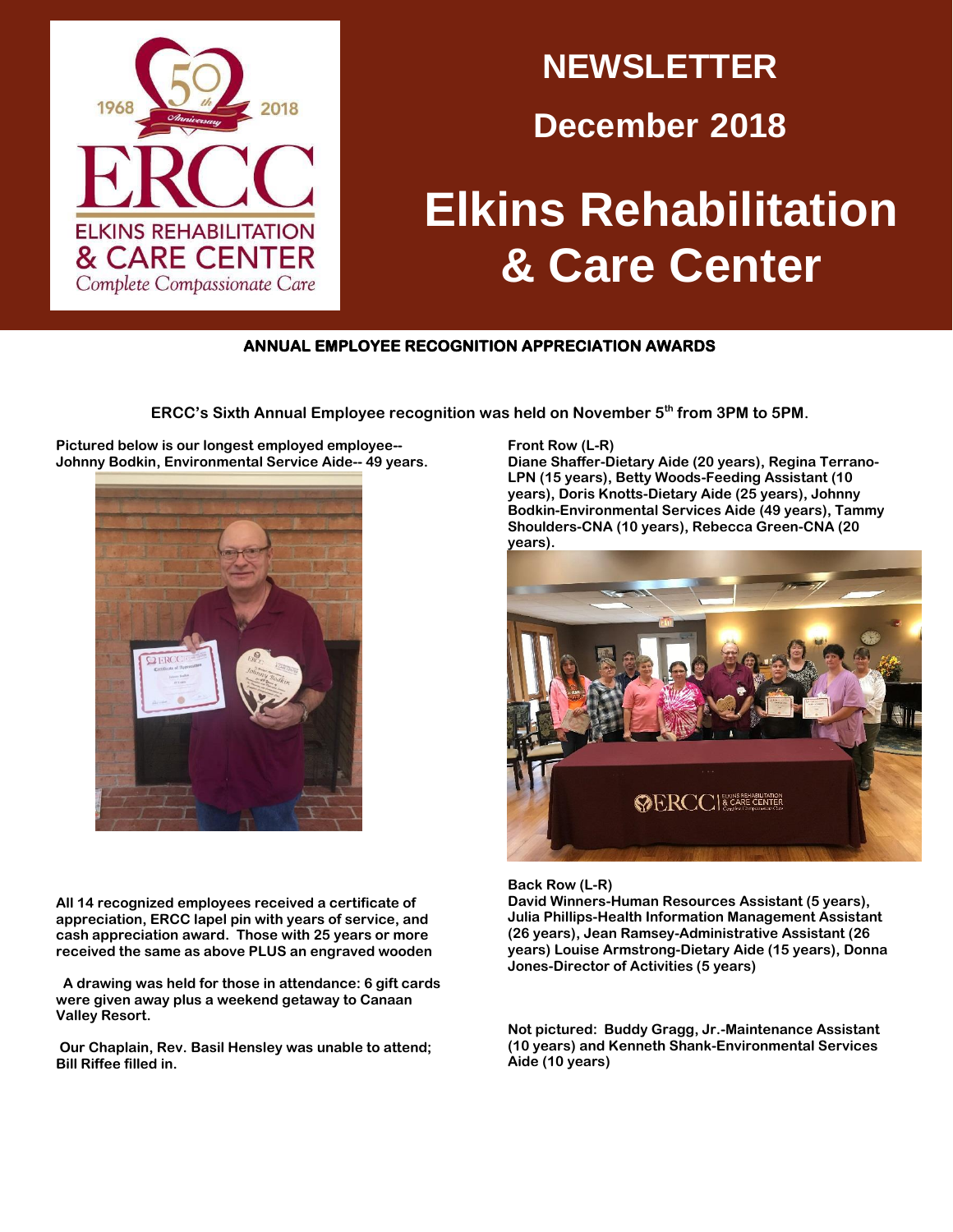#### **EMPLOYEE OF THE MONTH**



**Candy Arbogast, -- Environmental Service Aide was chosen by the Residents council for the November employee of the month. Congratulations Candy!**

#### **EMPLOYEE THANKSGIVING DINNER**



**The employees enjoyed a covered dish Thanksgiving luncheon on Friday, November 16th from 10:30AM to 1:00PM. We are thankful for many blessings; one of which is the modern facility we are employed at.** 



#### **APPLE BUTTER MAKINGS**



**December is a joyous time of the year. Our residents really get into the spirit of things. On Wednesday, November 14th they enjoyed some fellowship** 

**time by making apple butter to be sold at the Residents Christmas Sale on Thurs, December 6th. They harvested 9 quarts, 32 pints, and 4 jelly jars of apple butter. Also, to be available at the sale will be crafts, baked goods, and a box lunch containing hot dog, cold salad, and chips.** 

#### **CHRISTMAS CANDLELIGHT SERVICE**

**Our 14th Annual Christmas Candlelight Service will be held on Thursday, December 13th at 7PM in ERCC's dining room. Rev. Dr. Basil A. Hensley, retired United Methodist Minister and ERCC Chaplain will lead the service along with the First United Methodist Church Chancel Choir and ConwayRingers (handbell choir).The choir is under the direction of Gale Poe.** 

#### **OTHER ACTIVITIES**

**Throughout the month of December, there will be groups coming in for caroling and performing different programs.**

### **BIRTHDAYS IN DECEMBER**

**Linda Dean Paul Mullins Alice Harlin Sharyn Kerns Thomas Phillips William Phillips**

 **Lawrence Williams**